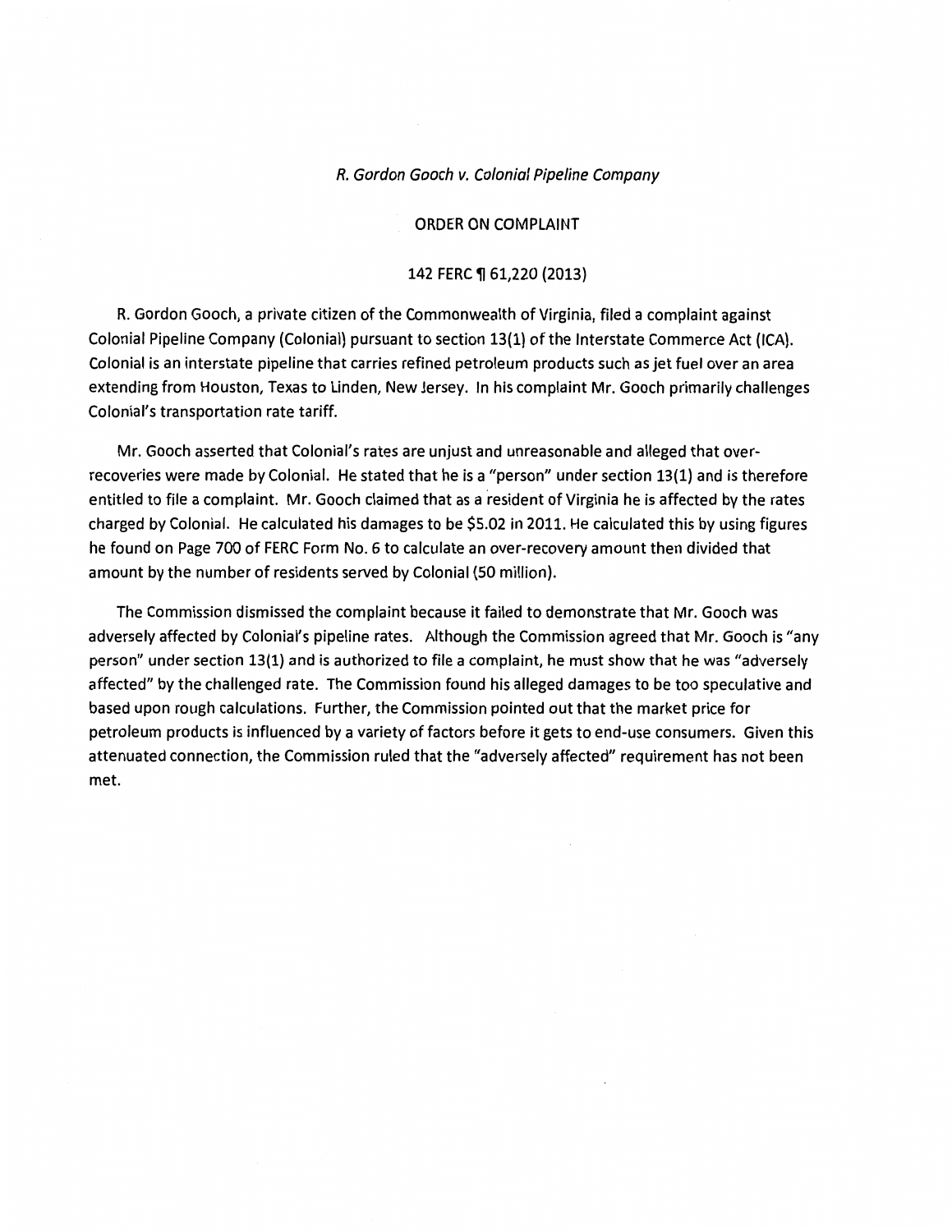# 142 FERC **[61,220** UNITED STATES OF AMERICA FEDERAL ENERGY REGULATORY COMMISSION

Before Commissioners: Jon Wellinghoff, Chairman; Philip D. Moeller, John R. Norris, Cheryl A. LaFleur, and Tony Clark.

R. Gordon Gooch v. Colonial Pipeline Company

Docket No. OR12-24-000

# ORDER ON COMPLAINT

(Issued March 25, 2013)

1. On August 14,2012, R. Gordon Gooch (Mr. Gooch) filed a complaint against Colonial Pipeline Company (Colonial) pursuant to section 13(1) of the Interstate Commerce Act  $(ICA)^T$  challenging FERC Tariff Nos. 98.6.0, 99.8.0, and 100.6.0.<sup>2</sup> As discussed below, the Commission will dismiss the complaint.<sup>3</sup>

## I. **Background**

2. Colonial is an interstate oil pipeline that transports petroleum products such as motor gasoline and jet fuel over an area extending from Houston, Texas to Linden, New Jersey, in the New York harbor area. This system serves numerous refineries in the Gulf Coast and Mid-Atlantic regions as well as consumer markets throughout the

<sup>1</sup> 49 U.S.C. App. § 13(1).

<sup>2</sup> Colonial Pipeline Company, FERC Oil Tariff, Product Pipeline Tariffs; Local Rates Tariff. FERC 98.6.0. 98.6.0; Tariff. FERC 99.8.0, 99.8.0; Tariff, FERC 100.6.0. 100.6.0.

<sup>3</sup> On November 30, 2012, Chairman Jon Wellinghoff issued a memorandum to the file, documenting his decision, based on a memorandum from the Office of General Counsel's General and Administrative Law section, dated October 11, 2012, not to recuse himself from this docket.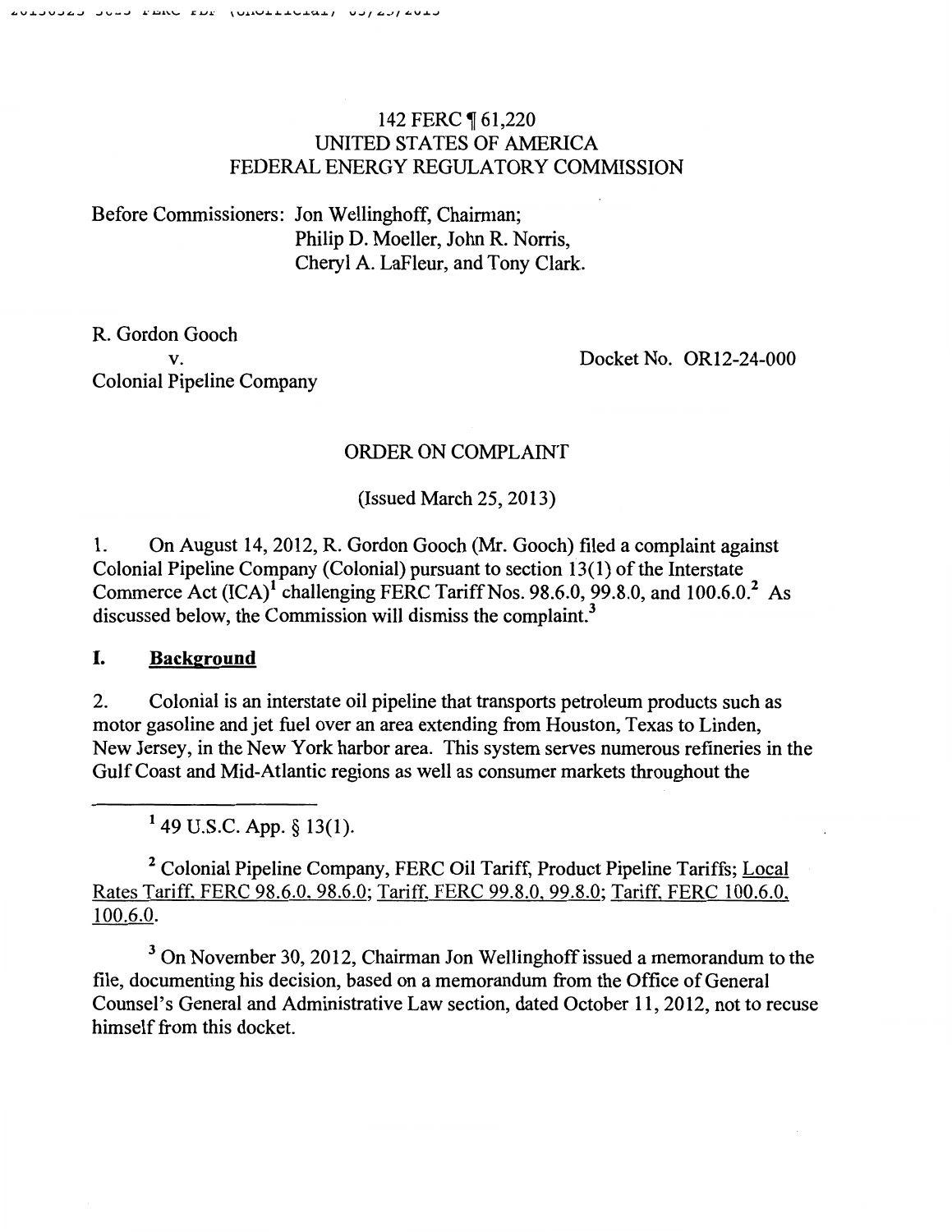Docket No. OR12-24-000 - 2 -

Southeast and Mid-Atlantic United States. Colonial has the authority to charge market l based rates for transportation in Louisiana, Mississippi, Pennsylvania, New Jersey and New York.

3. TariffNos. 99.8.0 and 100.6.0 provide the rates for transportation on Colonial's system. Tariff No. 98.6.0 provides the rules and regulations for Colonial's system.

# II. Mr. Gooch's Complaint

4. Mr. Gooch asserts that Colonial's rates are unjust and unreasonable. Mr. Gooch states that in 2011, Colonial on Page 700 of its FERC Form No. 6 (Page 700) reported a cost of service of \$723,867,703 and revenues of \$975,118,102. He states that this represents an over-recovery of \$251,200,399. Mr. Gooch also states that Colonial reported significant over-recoveries for 2010 on Page 700.

5. Mr. Gooch states that he is a person under section 13(1) of the ICA, and thus, that he is entitled to file a complaint. Mr. Gooch states that he is a resident of the Commonwealth of Virginia, and, thus, he is affected by the rates charged by Colonial. Mr. Gooch estimates that as an end-user of petroleum products in the markets served by Colonial, he has suffered damages of\$5.02 in 2011, which he calculates by dividing \$251,200,399 by the 50,000,000 residents served by Colonial.

6. Mr. Gooch also filed his complaint against both Colonial and, under section 10 of the ICA, against its officers and directors. Mr. Gooch requests that his complaint be set for fast track processing.

## III. Notice and Answers

7. Public notice of the complaint was issued August 18,2012. On September 4, 2012, Colonial filed its answer. On September 13,2012, Mr. Gooch filed a response to Colonial's answer. Rule 385.213(a)(2) of the Commission's Rules of Practice and Procedure prohibits answers to answers unless otherwise ordered by the decisional authority. In the instant case, the Commission will accept Mr. Gooch's answer because it has provided additional information that assisted our decision-making process.

8. In its answer, Colonial contends that the complaint against its rates should be dismissed because Mr. Gooch is not adversely affected by Colonial's rates. Colonial concedes that under section 13(1) of the ICA, "any person" may file a complaint. However, Colonial contends that such complainant must "demonstrate that it is adversely **} //**<br>|<br>|-<br>|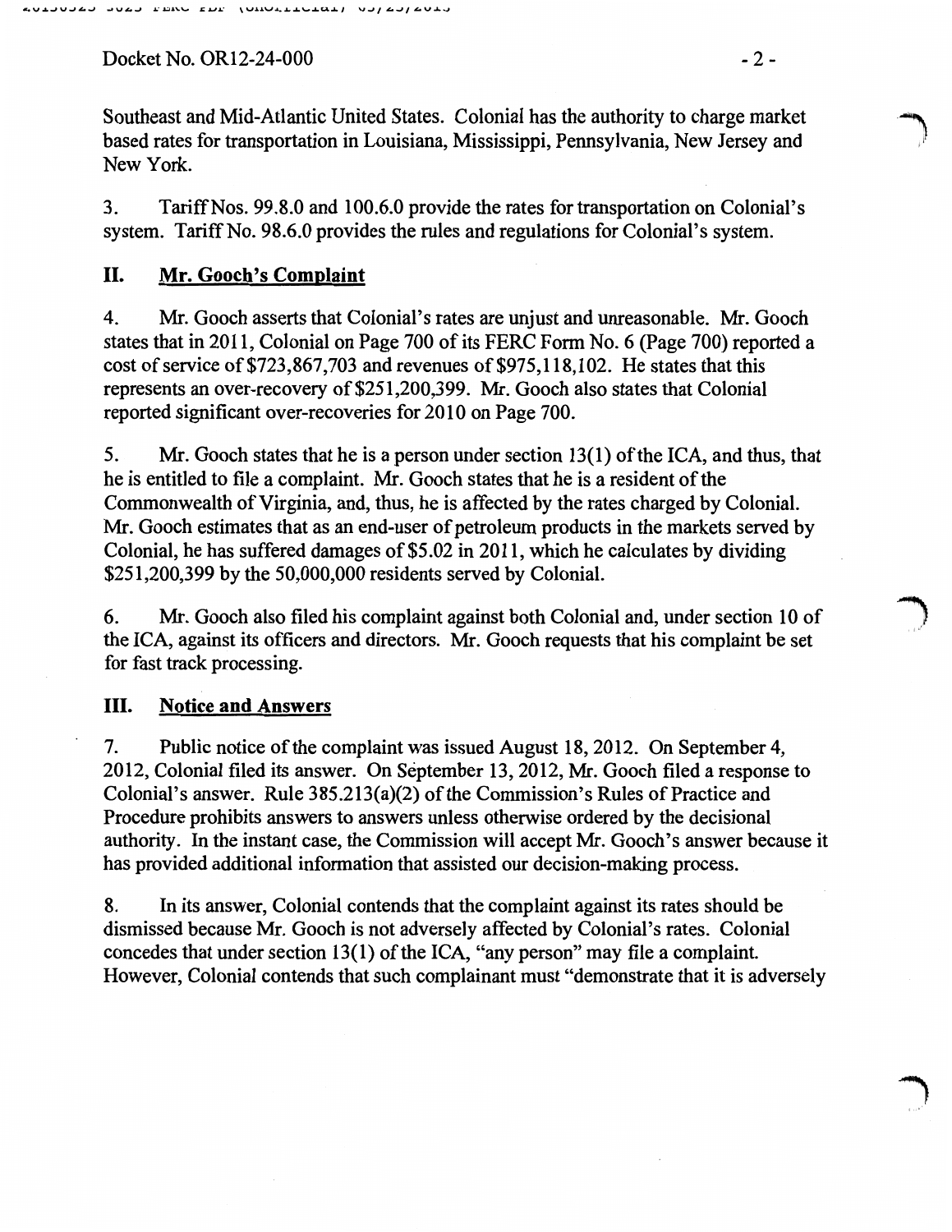### Docket No. OR12-24-000 - 3 -

affected by the action it challenges."<sup>4</sup> Colonial states that in order to sustain a complaint against an oil pipeline's rates, a complainant is generally required to establish that it has "actually been charged each of the rates against which [it has] filed a complaint."5 Colonial further asserts that absent some showing other than direct, financial harm, where a complainant fails to show that it uses the service at issue, its complaint will be dismissed.<sup>6</sup> Colonial states that it makes sense that a complaint against a pipeline's rates must be brought by a party that actually pays the rates because only a party paying rates will directly benefit from a reduction in the rates or be entitled to reparations.<sup>7</sup> Colonial adds that a decision to investigate a complaint brought by a party with no direct financial interest in the rate at issue would be directly contrary to the goals of the Energy Policy Act of 1992,<sup>8</sup> which directed the Commission to "streamline" the procedures "relating to oil pipeline rates in order to avoid unnecessary regulatory costs and delays. "9 Colonial also seeks to rely on Rule 206 of the Commission's regulations, which governs complaints and requires that complaints show how the challenged actions "relate to or affect the complainant."<sup>10</sup>

9. Colonial emphasizes that Mr. Gooch is not a shipper and that Mr. Gooch is not directly paying any rates for service on behalf of a shipper. Colonial states the \$5.02 damages claimed by Mr. Gooch as an end-user of petroleum products in the markets served by Colonial are too attenuated to support a complaint against Colonial's rates. Colonial emphasizes that Mr. Gooch has not presented evidence showing that Colonial's rates are passed onto him as a consumer or that the price paid by consumers for motor gasoline and other refined products is directly affected by the level of Colonial's rates.

4 Colonial Answer at *5* (quoting *Continental Resources, Inc. v. Bridger Pipeline, LLC,* 113 FERC ¶ 61,178, at P 8 (2005); also citing *Chevron Products Co. v. SFPP, L.P.*, 99 FERC  $\P$  61,196 (2002)).

<sup>5</sup> *Id.* at 6 (citing *ConocoPhillips Co. v. SFPP, L.P.,* 137 FERC ¶ 61,005, at P 33 (2011)).

6 *Id.* at 6 (citing *America West Airlines, Inc. v. Calnev Pipe Line, L.C.C.,*  121 FERC ¶ 61,241, at P 18 (2007)).

7 *Id.* at 7 (citing *Frontier Pipeline Co. v. FERC,* 452 F.3d 774, 789-94 (D.C. Cir. 2006)).

8 Public L. No. 102-486, 106 Stat. 2776 (1992) (EPAct 1992).

9 Colonial Answer at 8 (quoting EPAct 1992 § 1802(a)).

 $10$  *Id.* at 6 (quoting 18 C.F.R. § 385.206(b)(3)).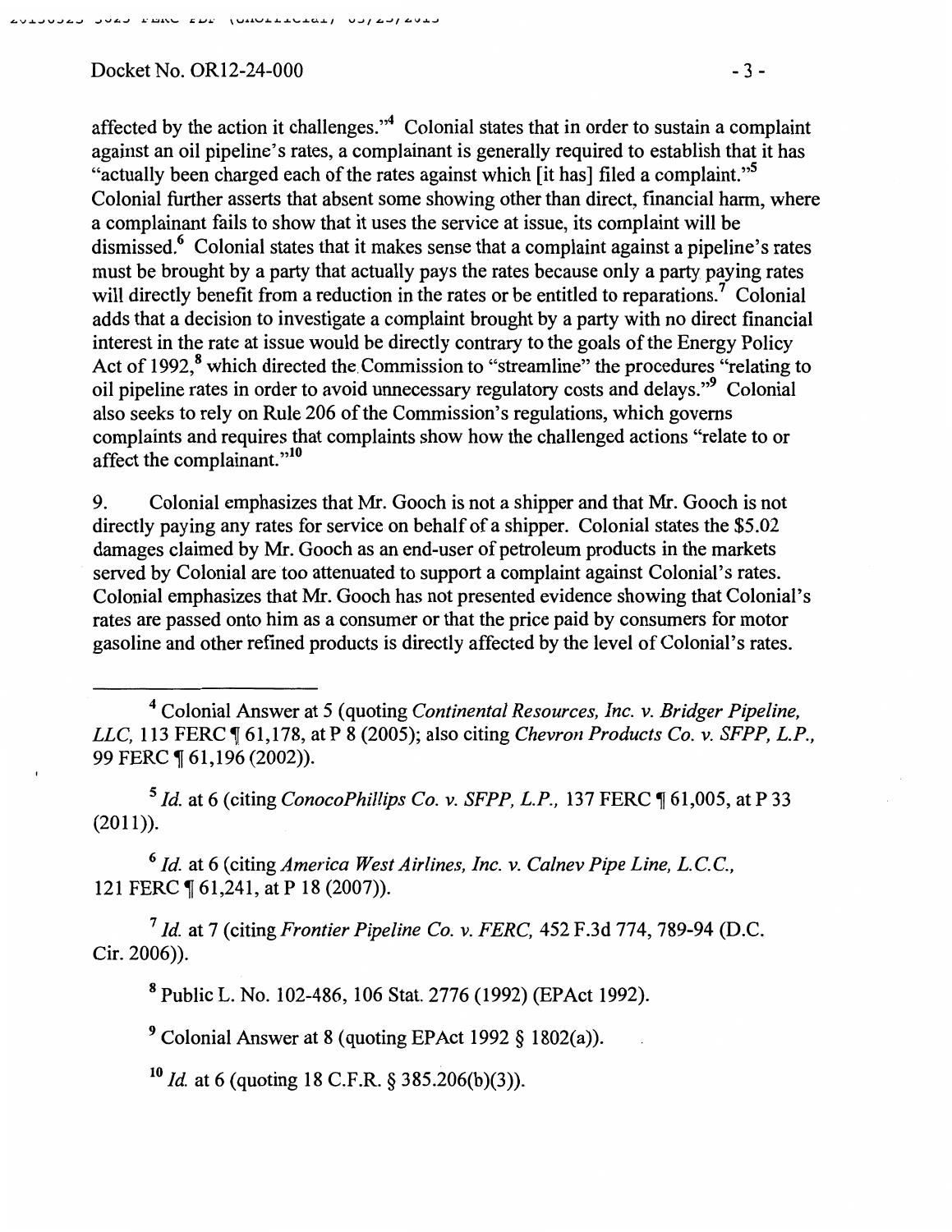### Docket No. OR12-24-000 - 4 -

Colonial states that allowing a party such as Mr. Gooch to pursue a complaint would<br>increase litigation and impede the ability of the pipeline and shippers to resolve disputes, allowing any agreement to be undermined by a single consumer. Colonial states that allowing such consumer complaints is inconsistent with the ICA, which focuses on the relationship between the carrier and its shippers rather than consumers generally.<sup>11</sup>

10. Colonial also alleges that Mr. Gooch's complaint lacks the necessary specificity to establish a *prima facie* case against Colonial's rates. Colonial claims Mr. Gooch failed to identify specific rates and has not provided evidence for why those rates are unjust and unreasonable. Thus, Colonial states that the complaint has provided no justification for alleging that any of Colonial's market-based rates exceed the just and reasonable level. Colonial also contends that Mr. Gooch fails to grapple with the portion of Colonial's rates that were in effect on October 24, 1992, and which are subject to grandfathering under section 1803(b) of the EPAct of 1992. Colonial explains that these grandfathered rates can only be challenged if the "substantially changed circumstances" test is satisfied,<sup>12</sup> and Colonial asserts that Mr. Gooch does not attempt to perform this type of analysis.

11. Colonial states that Mr. Gooch's complaint focuses solely on Colonial's rates and does not address the rules and regulations contained within Colonial's Tariff No. 98.6.<sup>13</sup> Thus, Colonial states the Commission should dismiss Mr. Gooch's complaint for failure to "allege reasonable grounds" to investigate Colonial's rules and regulations. Colonial also asserts the Commission should dismiss the complaint against its officers and directors because section 13(1) of the ICA only contemplates complaints against common carriers, not individual officers or directors.

12. Responding to Colonial's answer, Mr. Gooch re-emphasizes that section 13(1) of the ICA allows any person to file a complaint. Mr. Gooch states that he has based his complaint upon page 700 data and explains that page 700 and other publically available information do not allow him to evaluate Colonial's rates at particular origins and destinations.

<sup>11</sup>*ld.* at 9 *(Suncor Energy Marketing Inc.* v. *Platte Pipe Line Co.,* 132 FERC <sup>~</sup>61,242, at P 104 & n.62 (2010)).

<sup>12</sup>*ld.* at 15 *(Tesoro Refining and Marketing Co.* v. *Calnev Pipe Line LLC,*  134 FERC ¶ 61,214 (2011)).

<sup>13</sup> Colonial states that Tariff No. 98.6 was superseded by Tariff No. 98.7.0, which was filed in Docket No. 1812-456-000 and became effective on July 12,2012.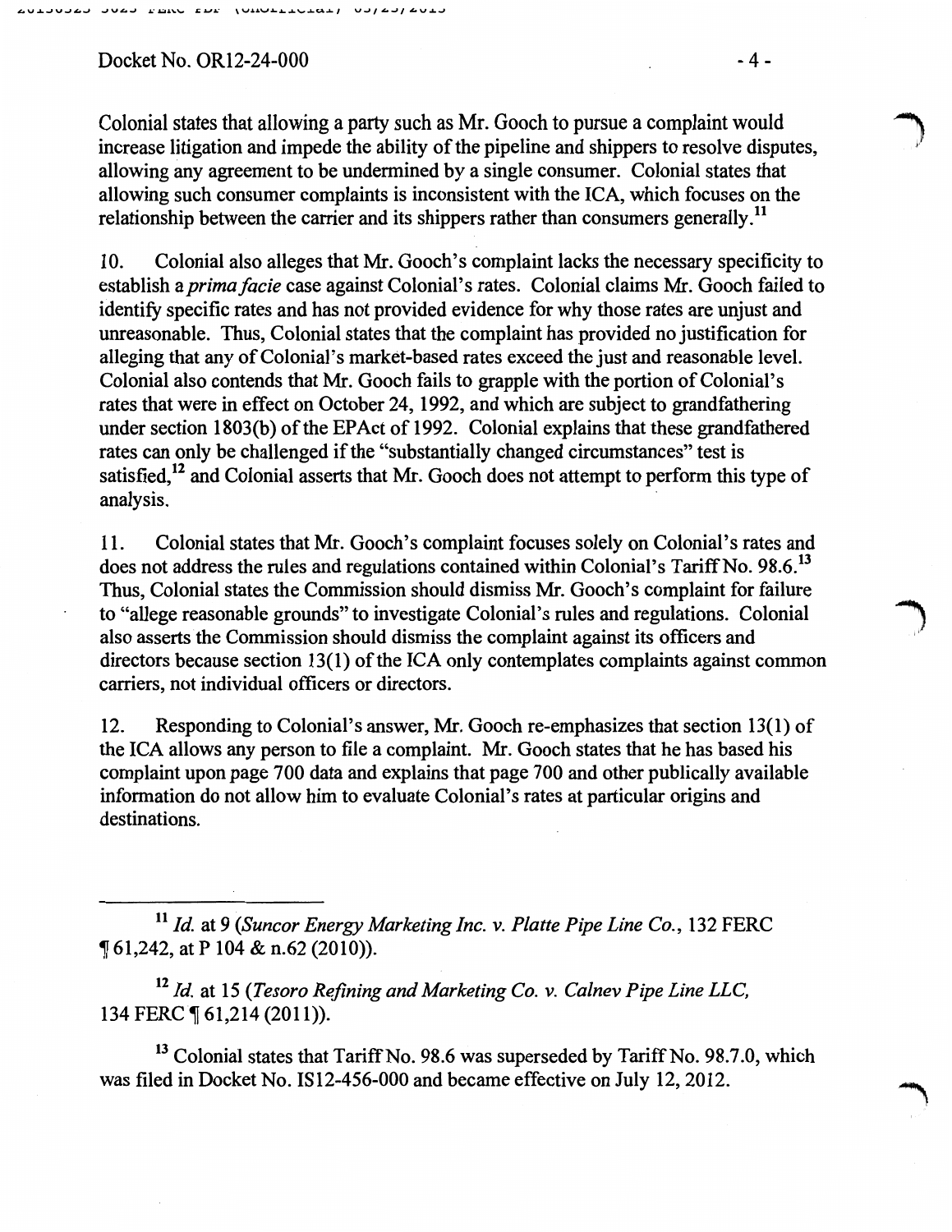$Docket No. OR12-24-000$  - 5 -

## IV. **Discussion**

13. As discussed below, Mr. Gooch's complaint has failed to demonstrate that he is adversely affected by Colonial's pipeline rates. Therefore, consistent with the discussion below, the Commission will dismiss Mr. Gooch's complaint.

14. Section 13(1) of the ICA and Rule 206 of the Commission's regulations<sup>14</sup> authorize "any person" to file a complaint before the Commission. Although a complainant need not be a shipper, a non-shipper complainant must show that it is, in some way, "adversely affected" by the challenged rate or practice.<sup>15</sup>

15. Mr. Gooch fails to demonstrate that he has been adversely affected by Colonial's alleged over-earnings. The damages claimed by Mr. Gooch are too speculative to demonstrate that he has been adversely affected by Colonial's alleged over-earnings. Mr. Gooch's calculation of damages is based upon a rough calculation that divides Colonial's alleged over-recoveries of \$251,200,399, based upon page 700 data, by 50 million, reflecting the 50 million consumers living in the entire area served by Colonial. However, it is not clear that the pipeline's transportation costs have such an effect on the retail motor gasoline prices paid by Mr. Gooch. The market price for petroleum products, such as motor gasoline, is influenced by a variety of factors, and the relatively insignificant influence of marginal changes in pipeline rates can be subsumed by other market forces. Mr. Gooch has not demonstrated that the pipeline's transportation costs are not wholly or in part absorbed by the pipeline's shippers or other intermediaries before Mr. Gooch pays for motor gasoline. Thus, Mr. Gooch has not demonstrated that transportation costs associated with any alleged over-recoveries by Colonial are passed onto him via the price for retail motor gasoline.

16. Similarly, Mr. Gooch has not demonstrated that he is adversely affected by Colonial's rules and regulations tariff. The discussion in Mr. Gooch's complaint and the response in his answer only address Colonial's rates. Accordingly, this portion of Mr. Gooch's complaint is dismissed.

17. The Commission also rejects Mr. Gooch's complaint against Colonial's officers and directors pursuant to section 10 of the ICA. Section 10 relates to misdemeanor proceedings before a U.S. District Court, not actions before the Commission. Section 13(1) of the ICA, which provides for complaints before the Commission only allows for complaints against common carriers, not individuals. Thus, any complaint against the officers and directors of Colonial is not properly before the Commission. Additionally, even if section 13(1) contemplated a complaint against such

14 18 C.F.R. § 385.206 (2012).

<sup>15</sup> Continental Resources, 113 FERC ¶ 61,178 at P 8.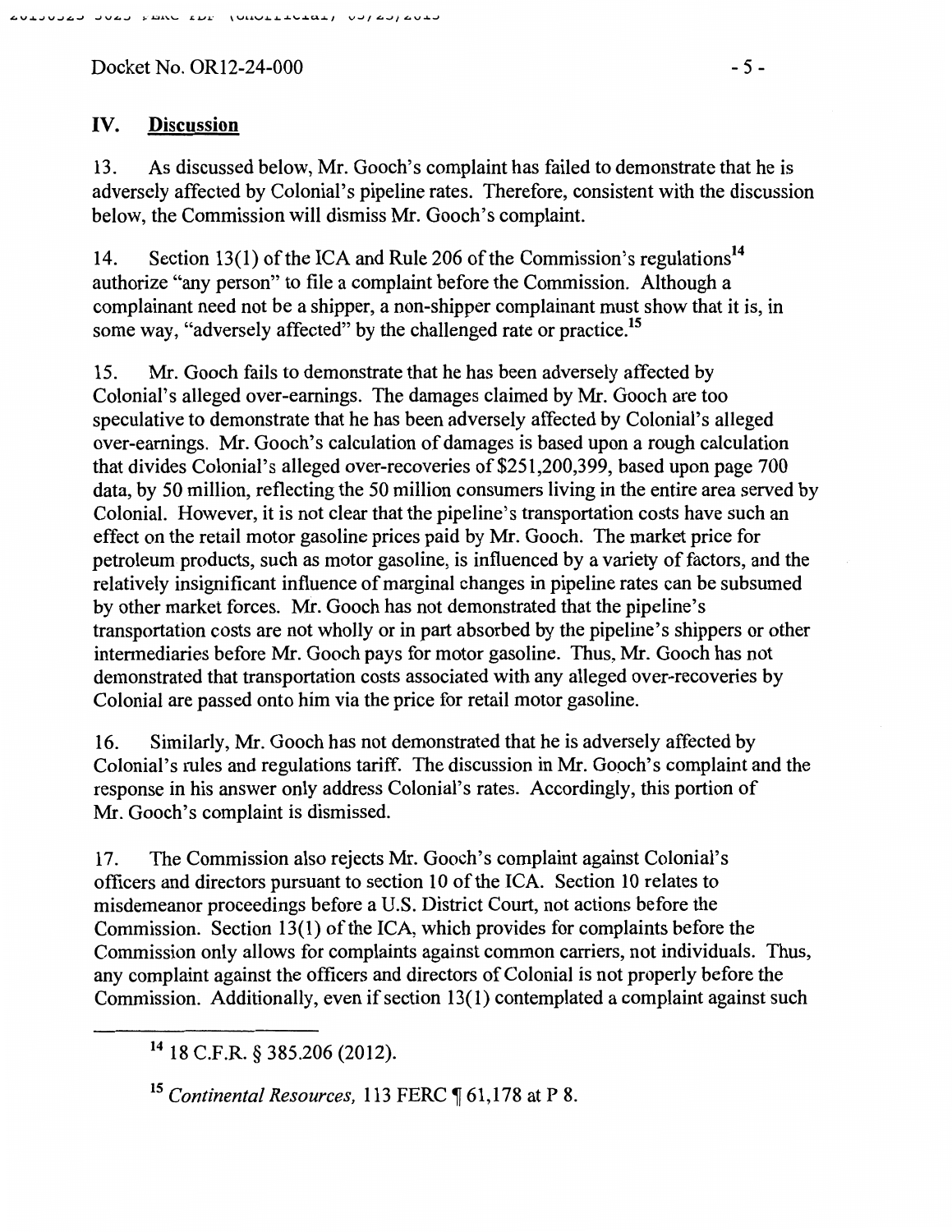Docket No. OR12-24-000 - 6 -

18. The Commission is committed to increasing the transparency of publicly available oil pipeline information. In this regard, the Commission notes that it has proposed to modify Page 700 of the Form No. 6 to enable the calculation by interested parties of a pipeline's actual rate of return on equity *}*<sup>6</sup>

### The Commission orders:

Consistent with the discussion in the body of this order, Mr. Gooch's complaint is dismissed.

By the Commission. Commissioner Moeller is concurring in part and dissenting in part with a separate statement attached. Commissioner Norris is concurring with a separate statement attached.

(SEAL)

Nathaniel J. Davis, Sr., Deputy Secretary.

)

<sup>16</sup>*Revisions to Page 700 of FERC Form No. 6,* Notice of Proposed Rulemaking, 77 Fed. Reg, 59,343 (Sept. 27, 2012), FERC Stats. & Regs. ¶ 32,692 (2012).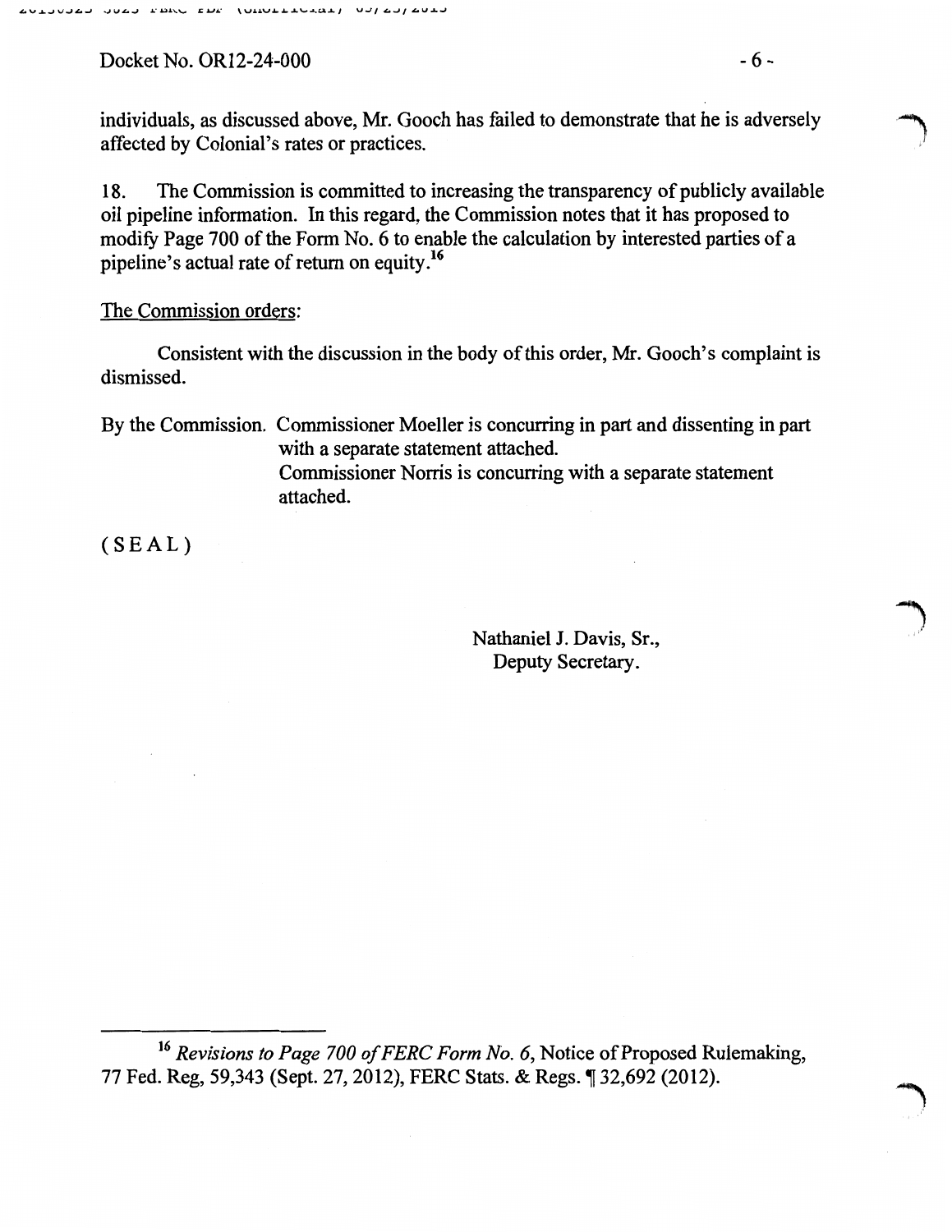# UNITED STATES OF AMERICA FEDERAL ENERGY REGULATORY COMMISSION

R. Gordon Gooch v. Colonial Pipeline Company Docket No. OR12-24-000

(Issued March 25, 2013)

### MOELLER, Commissioner, *concurring, in part,* and *dissenting, in part:*

Although I concur in dismissing the complaint for failing to demonstrate that Mr. Gooch has been harmed, decisions like these do not make it easy for consumers to bring complaints against oil pipelines that may be charging unjust rates. In fact, it would appear to be practically impossible for a private citizen, such as Mr. Gooch, to ever be able to prove that he has been adversely affected by the pipeline's rates.

For the complaint process under the Interstate Commerce Act to mean anything, this agency must be in a position to offer guidance and provide adequate reasoning when ruling on a complaint. Today's order does neither. For instance, while the majority finds the damages sought by the complainant to be "too speculative", no guidance is offered as to the level of detail the Commission would find satisfactory. Additionally, while the order rules that the complainant did not demonstrate whether the pipeline's rates actually increase the cost of his gasoline purchases, the order does not offer any insight into the particular type of evidence that could support such a finding.

In spite of having more than seven months to review this complaint, the order neglects to provide any meaningful guidance to instruct how "any person" can mount a successful challenge against an oil pipeline that may be charging unjust and unreasonable rates. Instead, by failing to offer such guidance, this order may have the effect of discouraging future complaints from retail consumers and other non-shippers.

Until we are in a position to provide the public with an understanding as to the evidentiary burden the complainant bears in bringing a complaint against an oil pipeline, we are not meeting our statutory responsibility to ensure just and reasonable rates.

For this reason, I write separately.

Philip D. Moeller Commissioner